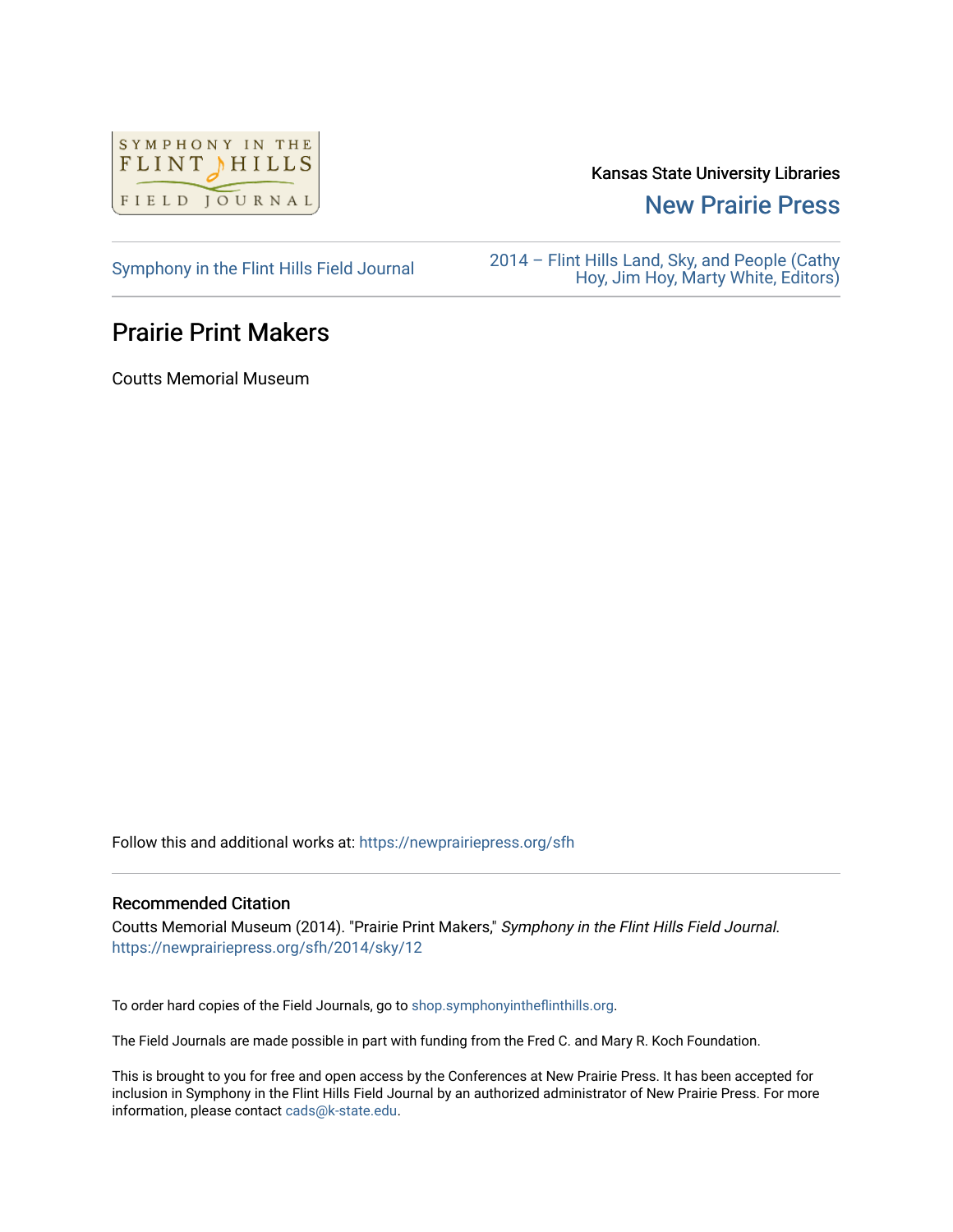

**TORNADO** *Herschel C. Logan, 1938 Courtesy Kansas State Historical Society*

## Prairie Print Makers

The Prairie Print Makers Society was organized on December 28, 1930 at the studio of Birger Sandzen in Lindsborg, Kansas. The objective of the group was "to further the interest of both artists and laymen in printmaking and collecting."

Before the early twentieth century, similar organizations could be found in Europe and in America's urban and coastal areas. The Chicago Society of Etchers, which began issuing editions of prints in 1910, and the California Society of Print Makers were the primary influencers for the founding of the Prairie Print Makers.

Many Kansas artists had grown weary of the New York, Chicago, and California clubs' depictions of urban places. Especially with the onset of the Great Depression, they longed to depict the simple life of the Plains, an un-glamorized, honest vision of Midwestern life. As printmaking was the most economical method to mass-produce their work, Kansas artists embraced the medium.

In part because of the affordability of prints, the market for them expanded significantly in the early decades of the twentieth century. Prairie Print Makers founders C. A. Seward and Sandzen encouraged members to sell their work for "the lowest possible prices" to make their work affordable and collectible for the masses. In turn, they encouraged collectors to also join the organization.

The Prairie Print Makers' depiction of Midwest life distinguished it from other